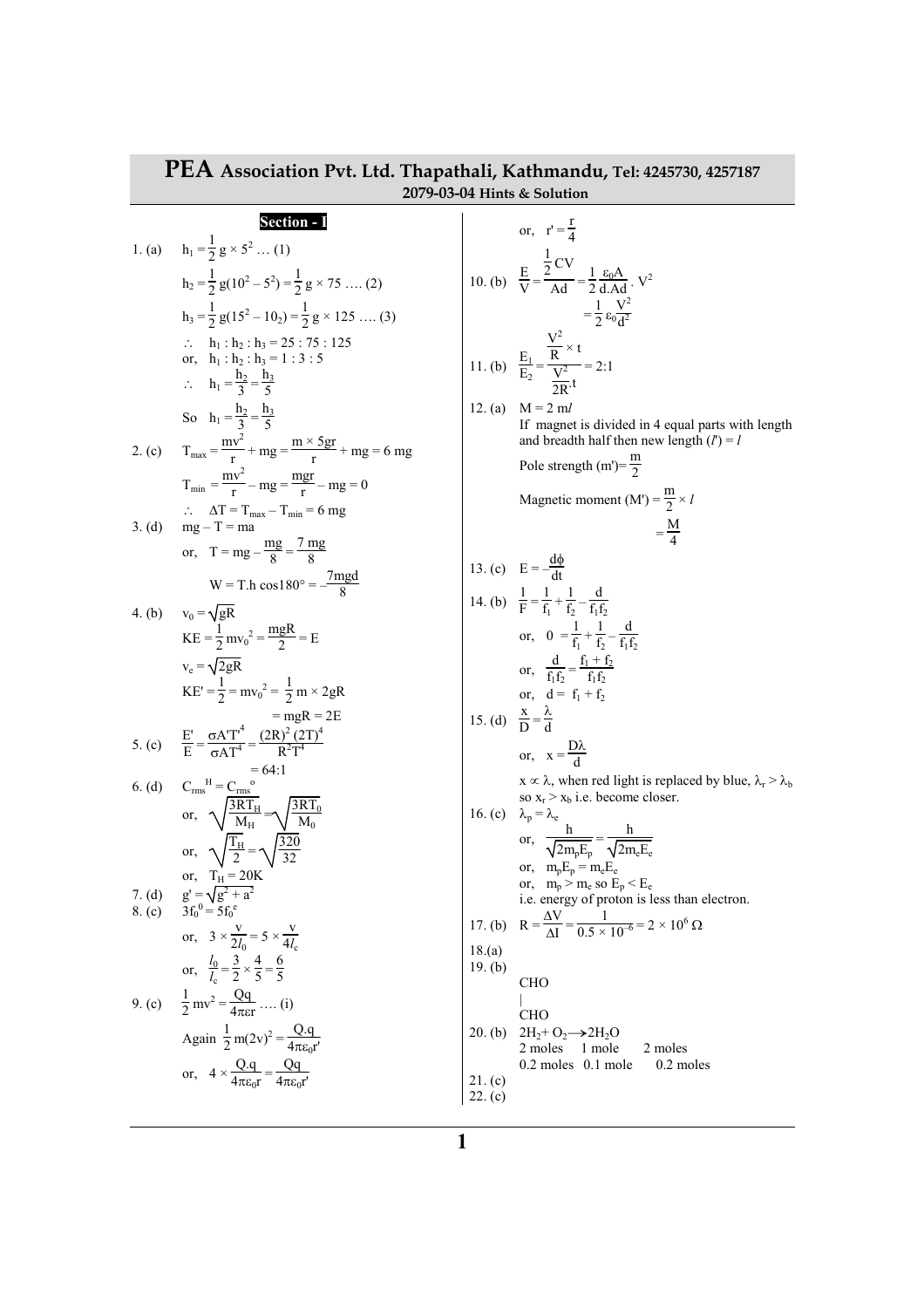## **PEA Association Pvt. Ltd. Thapathali, Kathmandu, Tel: 4245730, 4257187 2079-03-04 Hints & Solution**

23. (d) 24. (d) 25. (a) Nascent oxygen acts as an good oxidizing agent. 26. (d) Isoelectronic means same number of electrons  $C = 6e = N^+$ 27. (c)  $CaCO_3 \xrightarrow{\Delta} CaO + CO_2$ CaO acts as a basic flux 28. (d) Cation moves towards cathode and reduction reaction takes place. 29.(b) Putting  $x = y = 1$ Sum of the coefficient =  $(a + b)^n$  $30.(b)$   $\lim_{x \to 0}$  $x \rightarrow 0$  $\frac{e^{\sin x} - 1}{\sin x} \cdot \frac{\sin x}{x}$  $\frac{d^{2}x}{dx} = 1 \times 1 = 1$ 31.(d)  $\sqrt{3+4i} = \sqrt{2^2+2.2.i + i^2}$  $=\sqrt{(2 + i)^2} = \pm (2 + i)$ 32.(b)  $\tan \left( \tan^{-1} 1 - \tan^{-1} \frac{2}{3} \right)$  $=$  tan tan<sup>-1</sup>  $\setminus$  $\mathsf{I}$ I. ſ J  $\cdot$  $\left(1-\frac{2}{3}\right)$ 3  $1 + 1.\frac{2}{3}$ 3  $=\frac{1}{5}$ 5 33.(a)  $t_{10} = S_{10} - S_9$  $= (10^3 - 100) - (9^3 - 100)$  $= 10^3 - 9^3$ 34.(a)  $I = \int \tan^4 x \sec^2 x \ dx$  $\int [f(x)]^n f(x) dx = \frac{[f(x)]^{n+1}}{(n+1)} + c (n \neq -1)$ 35.(d)  $\alpha = 2 + 3i$  $\beta = 2 - 3i$  $\alpha + \beta = 2 + 3i + 2 - 3i$  $-\frac{p}{1}$  $\frac{p}{1} = 4$  $p = -4$ 36.(c) It is obvious 37.(a) It is obvious 38.(c) It is obvious 39.(c)  $2x + 2y \frac{dy}{dx} = 0$  $\frac{dy}{dx} = -\frac{2x}{2y} = -\frac{x}{y}$ y At  $(x_1, y_1)$ :  $\frac{dy}{dx} = -\frac{x_1}{y_1}$  $y_1$ 40.(d) Their dot product is zero. 41.(b)  $a + b = c$  $2 + 3 = 5$  (No  $\triangle$  is formed) 42.(b)  $f'(x)$  is negative  $O_3 \xrightarrow{\text{UV}} O_2 + [O]$ 

43.(c) 
$$
\frac{\sin A}{1 + \cos A} = \frac{2 \sin \frac{A}{2} \cos \frac{A}{2}}{2 \cos^2 \frac{A}{2}} = \tan \frac{A}{2}
$$
  
\n44.(c) 
$$
A = \int_{2}^{4} 4x^2 dx = 4 \left[ \frac{x^2}{3} \right]_{2}^{4}
$$
  
\n= 240 sq. units  
\n45.(a) 
$$
x_2 - x_1 = 12, y_2 - y_1 = 4, z_2 - z_1 = 3
$$
  
\n
$$
d = \sqrt{(x_2 - x_1)^2 + (y_2 - y_1)^2 + (z_2 - z_1)^2}
$$
  
\n= 13  
\ndc's of the line are: 
$$
\frac{12}{13}, \frac{4}{13}, \frac{3}{13}
$$
  
\n46.(d) It is obvious.  
\n47.(b) 
$$
\left(x^2 - 2 + \frac{1}{x^2}\right)^n = \left(x - \frac{1}{x}\right)^{2n}
$$
  
\nTotal no. of terms dependent of  $x = 1$   
\nNo. of terms dependent of  $x = 1$   
\nNo. of terms dependent of  $x = (21 + 1 - 1) = 2n$   
\n48.(a) Required no. of ways =  $5 \times 5 \times 5 = 5^3 = 125$   
\nways.  
\n49.(c) 50.(b) 51.(b) 52.(c) 53.(a) 54.(c)  
\n55.(b) 56.(a) 57.(b) 58.(c) 59.(a) 60.(b)  
\nSection - 11  
\n61.(b)  $S_c - S_b = 96$   
\nor,  $t^2 - 20t + 96 = 0$   
\nor,  $t^2 - 8 - 12t + 96 = 0$   
\nor,  $t^2 - 8 - 12t + 96 = 0$   
\nor,  $t^2 - 8 - 12t + 96 = 0$   
\nor,  $t^2 - 8 - 12t - 8 = 0$   
\nor,  $t^2 - 8t - 12t - 8 = 0$   
\nor,  $t^2 - 8t - 12t - 8 = 0$   
\nor,  $t^2 - 8t -$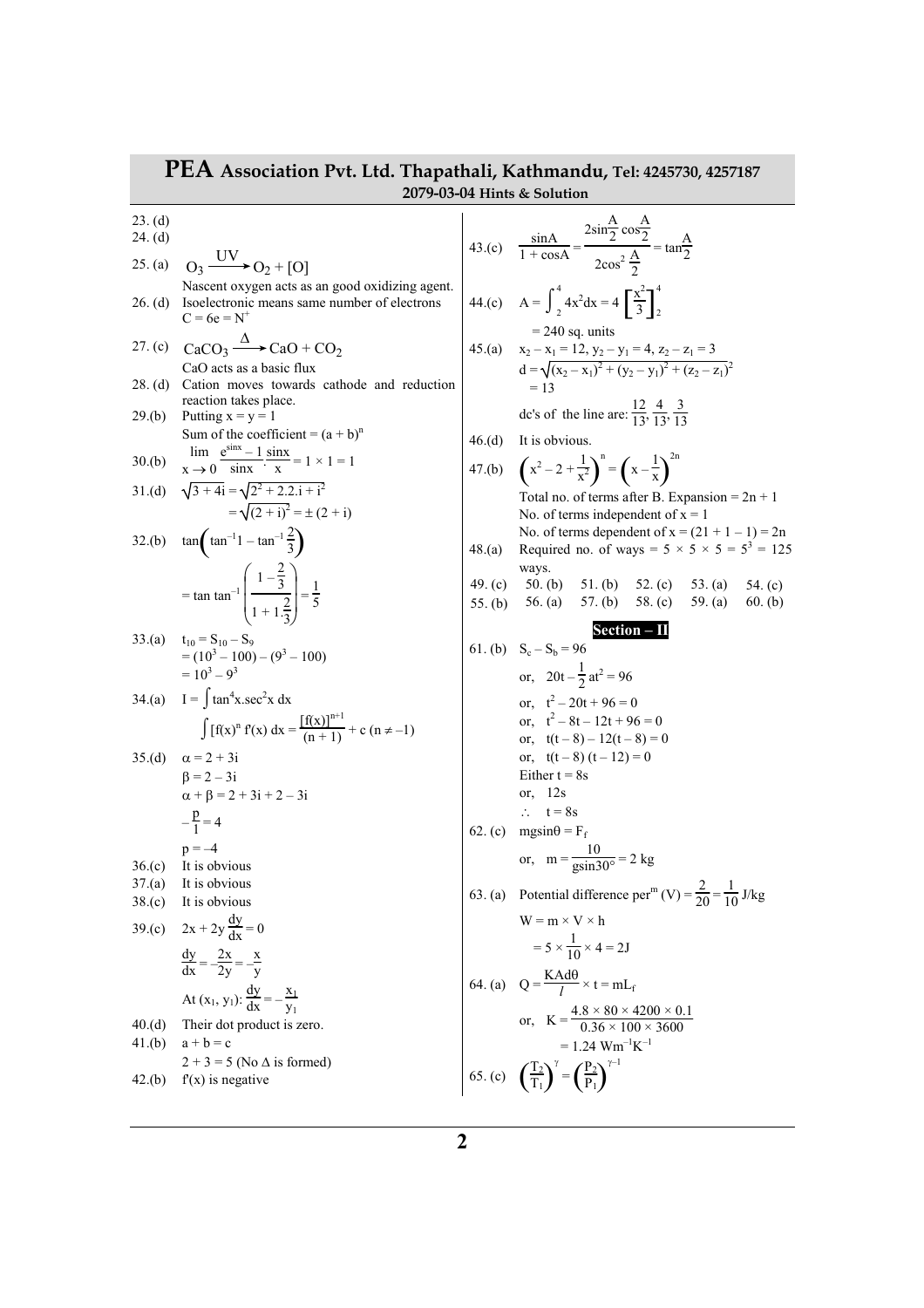| <b>FEA Association Pvt. Ltd. Thapathali, Kathmandu, Tel: 4245730, 4257187</b><br>2079-03-04 Hints & Solution |                                                                                                                                                                                                                   |  |                                                                                                                                                                                                                                                                                                                                                     |  |
|--------------------------------------------------------------------------------------------------------------|-------------------------------------------------------------------------------------------------------------------------------------------------------------------------------------------------------------------|--|-----------------------------------------------------------------------------------------------------------------------------------------------------------------------------------------------------------------------------------------------------------------------------------------------------------------------------------------------------|--|
|                                                                                                              | or, $rac{T_2}{300} = \left(\frac{P}{8P}\right)^{\frac{5}{3}-1}$<br>or, $T_2 = \left(\frac{1}{8}\right)^{\frac{2}{3} \times \frac{3}{5}}$<br>$= 130.6K = 142$ °C<br>66. (a) $\sqrt{\frac{T}{T}} = \frac{606}{600}$ |  | For $\alpha$ particle<br>$B.2er = \sqrt{2 \times 4mE_{\alpha}}$ (2)<br>Dividing $(2)$ by $(1)$<br>$2 = \sqrt{\frac{8E_{\alpha}}{2 \times 1}}$<br>or, $E_{\alpha} = 1$ MeV<br>70. (d) When capacitor is removed then current lag the<br>voltage by 30° and when inductor is removed<br>then voltage lag the current by 30°<br>$X_L = X_C$ so $Z = R$ |  |
|                                                                                                              | or, $\frac{T}{T} = 1.02$<br>Fractional increase = $\frac{1 - 1}{T}$<br>$=\frac{T}{T}=1$<br>$= 1.02 - 1 = 0.02$                                                                                                    |  | $P = \frac{V_{rms}^2}{D}$<br>$=\frac{220^2}{200}$ = 242 W<br>71. (b) $f = \frac{1}{p} = \frac{1}{4} m = 25 cm$                                                                                                                                                                                                                                      |  |
|                                                                                                              | 67. (d) $F_g = F_e$<br>or, $\frac{Gm^2}{r^2} = \frac{q^2}{4\pi \epsilon_0 r^2}$<br>or, $\frac{q^2}{m^2} = 4\pi \epsilon_0 G$<br>or, $\frac{q}{m} = \sqrt{4\pi \epsilon_0 G}$                                      |  | For near object<br>$u = ? v = -25 cm f = 25 cm$<br>So $\frac{1}{f} = \frac{1}{v} + \frac{1}{v}$<br>or, $\frac{1}{1!} = \frac{1}{25} + \frac{1}{25} = \frac{2}{25}$<br>or, $u = 12.5$ cm                                                                                                                                                             |  |
|                                                                                                              | 68. (b) 1 <sup>st</sup> case<br>$V_1 = E - \frac{E}{R + r}$ .<br>or, $V_1 = E \frac{R}{R+r}$<br>or, $5 = \frac{ER}{R + r}$ (1)                                                                                    |  | For distant object<br>$u = ?$ $v = \infty$ , $f = 25$ cm<br>or, $\frac{1}{f} = \frac{1}{v} + \frac{1}{v}$<br>or, $u = 25$ cm<br>$\therefore$ Range = 12.5 cm to 25 cm                                                                                                                                                                               |  |
|                                                                                                              | $2nd$ case<br>$V_2 = E - \frac{E}{6R + r}$ . r<br>or, $10 = \frac{6RE}{6R + r}$ (2)<br>Dividing $(2)$ by $(1)$                                                                                                    |  | 72. (d) $\beta = \frac{DX}{A}$<br>or, $\Delta \beta = \frac{\lambda \Delta D}{d}$<br>or, $\lambda = \frac{\Delta \beta d}{\Delta D} = \frac{10^{-3} \times 0.03 \times 10^{-3}}{5 \times 10^{-2}}$<br>$= 6 \times 10^{-7}$ m = 6000Å                                                                                                                |  |
|                                                                                                              | $\frac{10}{5} = \frac{6ER}{6R + r} \times \frac{R + r}{ER}$<br>$12R + 2r = 6R + 6r$<br>or.<br>or, $6R = 4r$<br>or, $r = 1.5R$<br>From $(1)$<br>$5 = \frac{E \times R}{R + 1.5R}$                                  |  | 73. (c) $V_s = 1.36 V$<br>$E = \frac{hc}{\lambda} = \frac{6.62 \times 10^{-34} \times 3 \times 10^8}{5000 \times 10^{-10}} = 3.97 \times 10^{-19} J$<br>$= 2.48$ eV<br>$\phi = E - eV_s = 2.4 - 1.36$<br>= 1.12 eV<br>74. (c) No of atoms (N <sub>0</sub> ) = $\frac{6.023 \times 10^{23}}{226}$                                                    |  |
|                                                                                                              | or, $E = 5 \times 2.5 = 12.5V$<br>69. (b) Bqv = $\frac{mv}{r}$<br>or, Bqr = mv = $\sqrt{2mE}$<br>Now for proton<br>Ber = $\sqrt{2mE_p}$ (1)                                                                       |  | $A = \lambda N_0 = \frac{0.693}{T_{1/2}} N_0$<br>$=\frac{0.693\times6.023\times10^{23}}{226\times1620\times365\times24\times3600}$<br>$=$ 3.6 $\times$ 10 <sup>10</sup> dis/s                                                                                                                                                                       |  |

## **PEA Association Pvt. Ltd. Thapathali, Kathmandu, Tel: 4245730, 4257187**